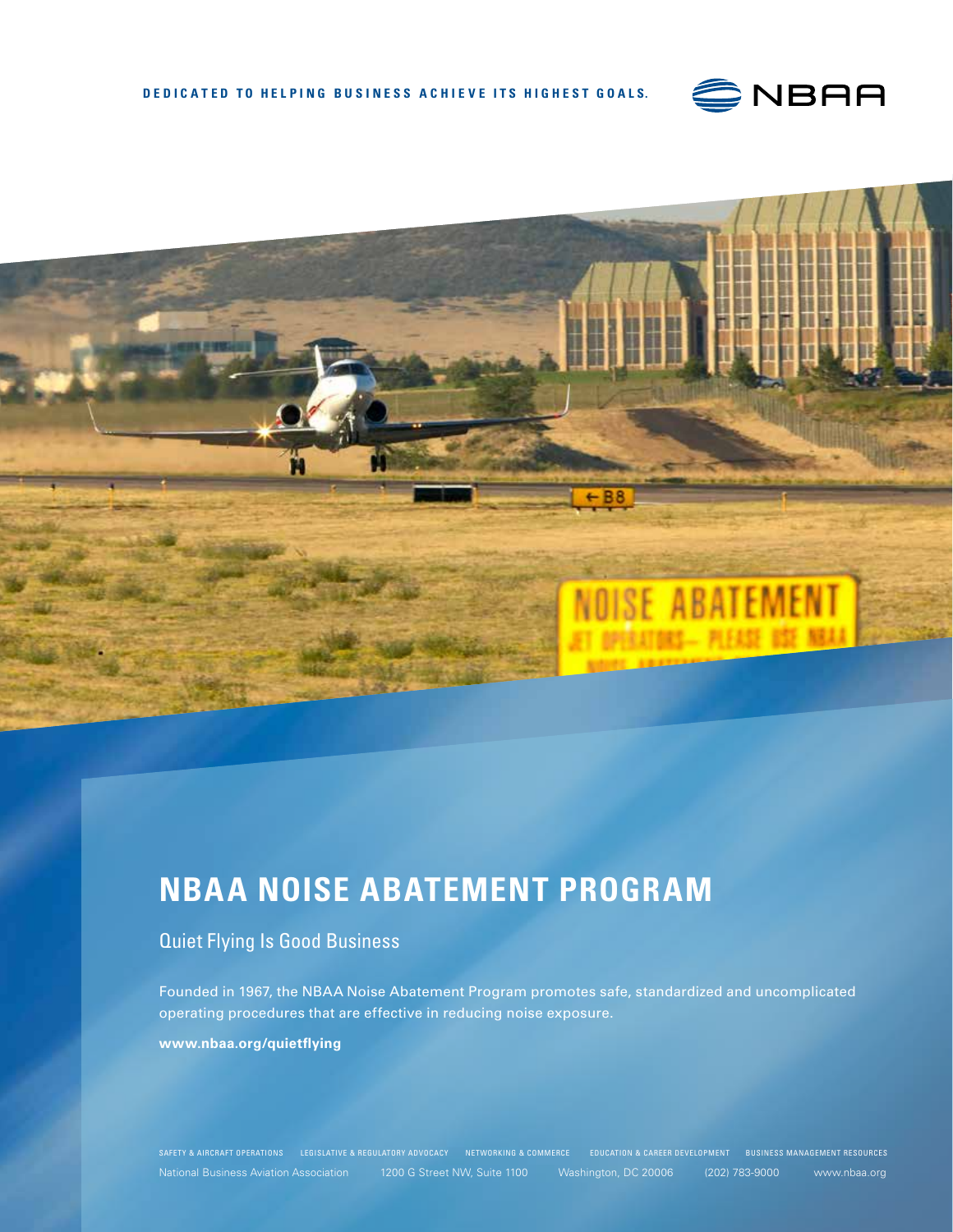## **NBAA NOISE ABATEMENT PROGRAM**

#### Quiet Flying Is Good Business

NBAA has long believed that quiet flying is good business. NBAA's Noise Abatement Program has been in existence since 1967, establishing objectives and operating procedures that have served the business aviation community well and have proven to be effective in reducing aircraft noise impacts and subsequently, community opposition to business aviation.

NBAA's updated Noise Abatement Program was developed with modern aircraft performance and air traffic control (ATC) requirements in mind. With this revision, NBAA continues to provide operators with guidance to reduce noise impacts that is suited to the current operating environment, as well as new tools for aircraft operators and airports to address the noise concerns of adjacent communities.

The updated program includes:

- Noise abatement best practices for flight crews.
- Updates to NBAA's "close-in" noise abatement departure procedure and approach and landing procedures.
- Noise abatement guidance for other aviation stakeholders, including airports and air traffic control facilities.

#### **NOISE ABATEMENT BEST PRACTICES FOR FLIGHT CREWS**

Pilots should always be mindful of noise impacts at airports. Even the "quietest" modern aircraft may disturb those that live near the airport. Care should be taken to minimize the aircraft's noise profile whenever possible by utilizing noise abatement best practices at *all* airports, especially during night-time and early-morning hours when aircraft operations may be especially disturbing.

- During the flight-planning process, flight crews should familiarize themselves with the airport's noise abatement policies and any applicable noise abatement procedures (NAPs) for the airport they will be using. These may include:
	- Preferential runway use
	- Preferential approach and departure paths
	- Preferred terminal arrival and departure procedures for noise abatement
	- Other noise-related policies (maximum noise limits, curfews, usage of reverse thrust, engine run-up policies, etc.)
- Contact the airport's Noise Management or Operations department for more information on local noise policies and procedures.
- When available, pilots should utilize their company's recommended departure/arrival NAPs or those recommended by the aircraft manufacturer for their specific aircraft.
- Flight safety and ATC instructions and procedures always have priority over any NAP. NAPs should be executed in the safest manner possible and within all FAA-mandated operating requirements.
- Proper pre-departure and pre-arrival crew briefings are essential to ensuring the safe and effective execution of NAPs.
- When airport or aircraft-specific procedures are unavailable, NBAA provides recommended noise abatement procedures suitable for any aircraft type and airport operating environment (see below).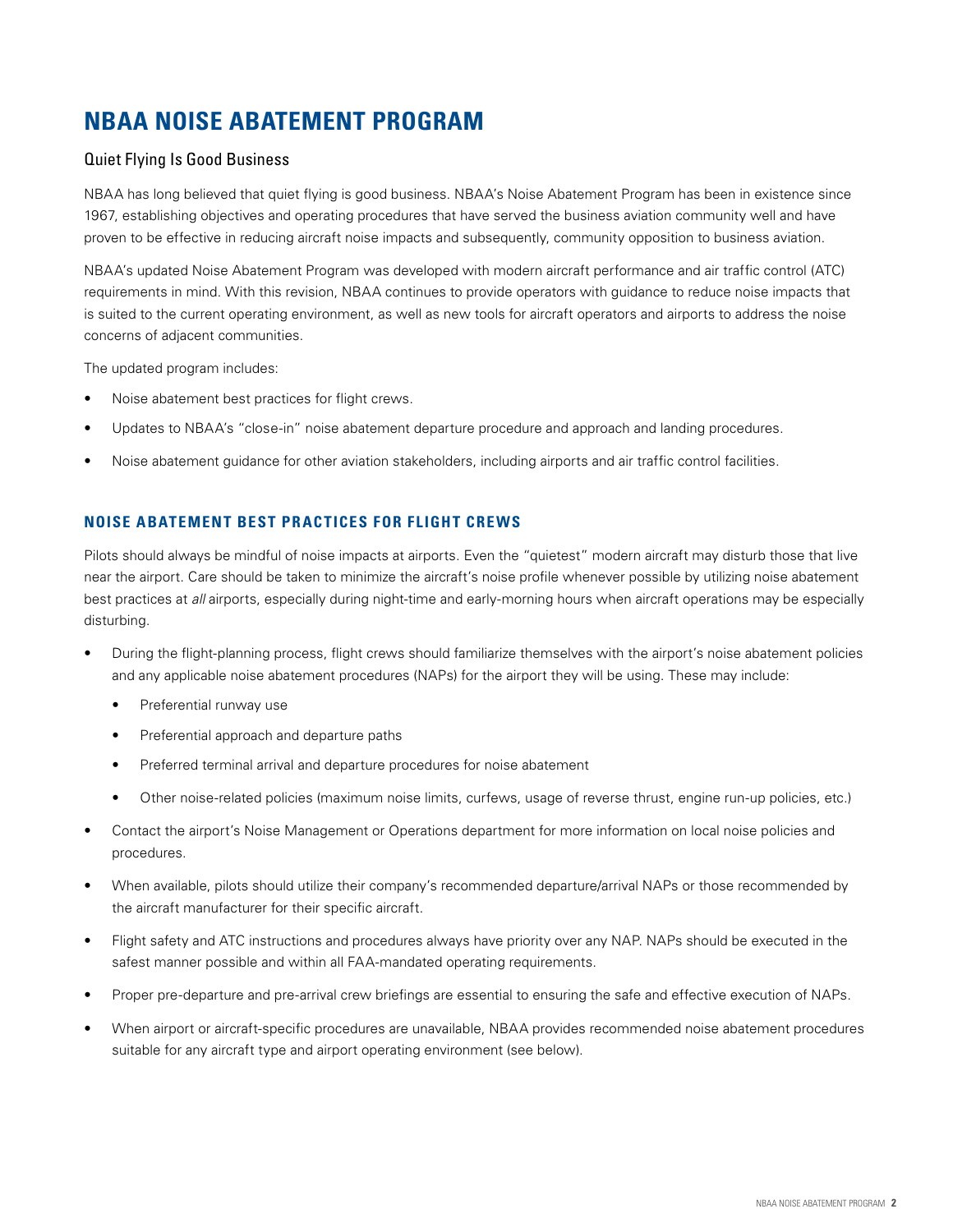#### **NBAA-RECOMMENDED NOISE ABATEMENT DEPARTURE PROCEDURE WITH HIGH-DENSITY AIRPORT OPTION**

- 1. Climb at maximum practical rate not to exceed V2+20 KIAS (maximum pitch, attitude 20 degrees) to 1,000 feet AAE (800 ft. AAE at high-density-traffic airports) in takeoff configuration at takeoff thrust.
- 2. Between 800 and 1,000 feet AAE, begin acceleration to final segment speed (VFS or VFTO) and retract flaps. Reduce to a quiet climb power setting while maintaining a rate of climb necessary to comply with IFR departure procedure, otherwise a maximum of 1,000 FPM at an airspeed not to exceed 190 KIAS, until reaching 3,000 feet AAE or 1,500 feet AAE at high-density-traffic airports. If ATC requires level off prior to reaching NADP termination height, power must be reduced so as not to exceed 190 KIAS.
- 3. Above 3,000 feet AAE (1,500 feet at high-density airports) resume normal climb schedule with gradual application of climb power.
- 4. Ensure compliance with applicable IFR climb and airspeed requirements at all times.



**Notes: No configuration changes below 400 ft. (except landing gear retraction). Ensure compliance with applicable IFR climb and airspeed requirements. For a takeoff with an initial assigned altitudes within 1,500' of the airport elevation (AAE), pilots may elect to climb at V2+20 in the takeoff configuration until necessary for level-off at the assigned altitude. This recommended procedure is not intended to preempt the responsibilities of the pilot-in command for safe aircraft operation. Ensure compliance with applicable IFR climb and airspeed requirements and ATC instructions.**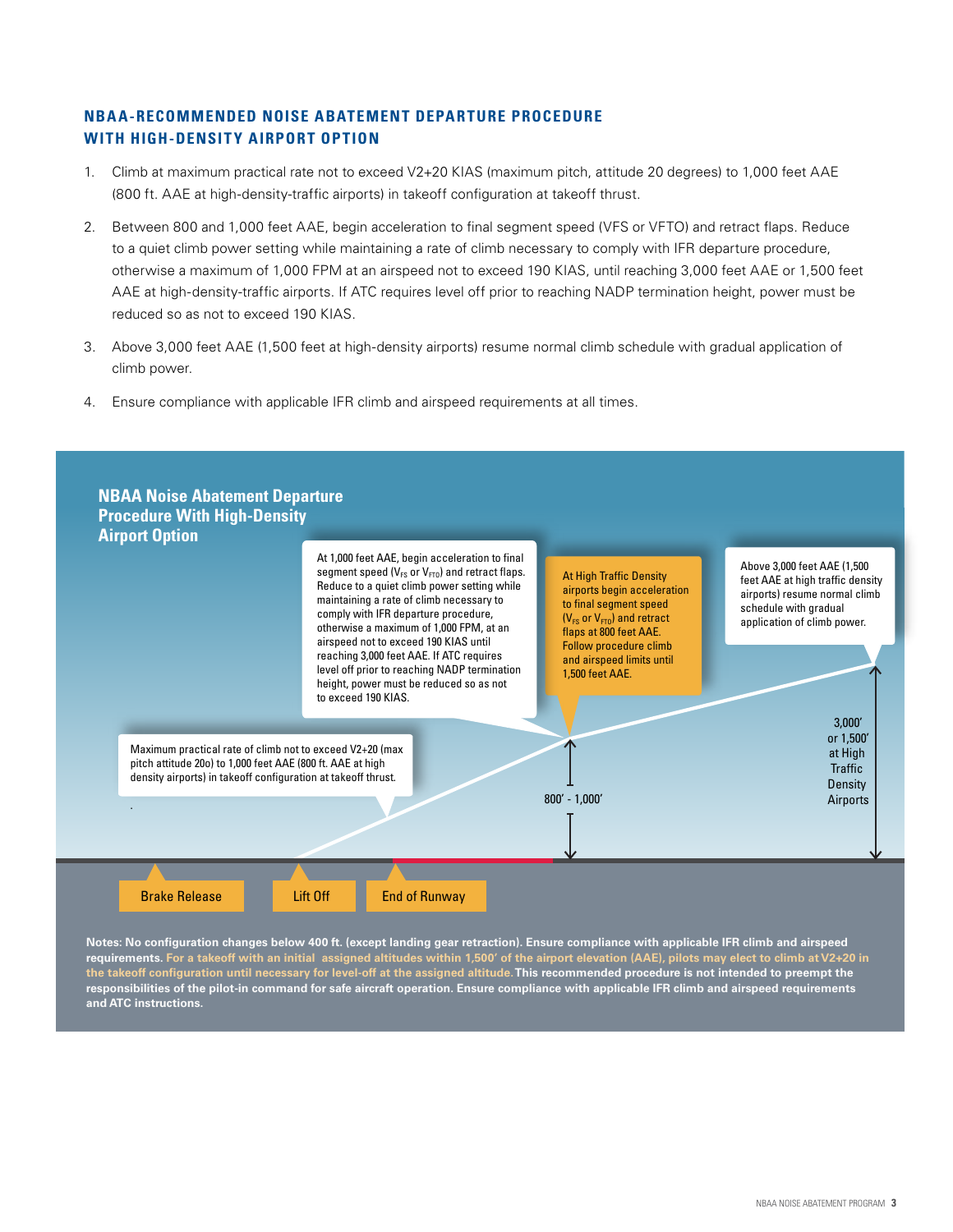#### **NBAA-RECOMMENDED APPROACH AND LANDING PROCEDURE (VFR AND IFR)**

- 1. Inbound flight path should not require more than a 25 degree bank angle to follow noise abatement track.
- 2. Observe all airspeed limitations and ATC instructions.
- 3. Initial inbound altitude for noise abatement areas will be a descending path from 2,500 feet AGL or higher. Maintain minimum maneuvering airspeed with gear retracted and minimum approach flap setting.
- 4. During IMC, extend landing gear at the final approach fix (FAF), or during VMC no more than 4 miles from runway threshold.
- 5. Final landing flap configuration should be delayed at the pilot's discretion; however, the pilot must achieve a stabilized approach not lower than 500 feet during VMC or 1,000 feet during IMC. The aircraft should in full landing configuration and at final approach speed by 500 feet AGL to ensure a stable approach.
- 6. During landing, use minimum reverse thrust consistent with safety for runway conditions and available length.



**Note: Aircraft should meet stabilized approach criteria no lower than 1,000' (IMC) or 500' (VMC).**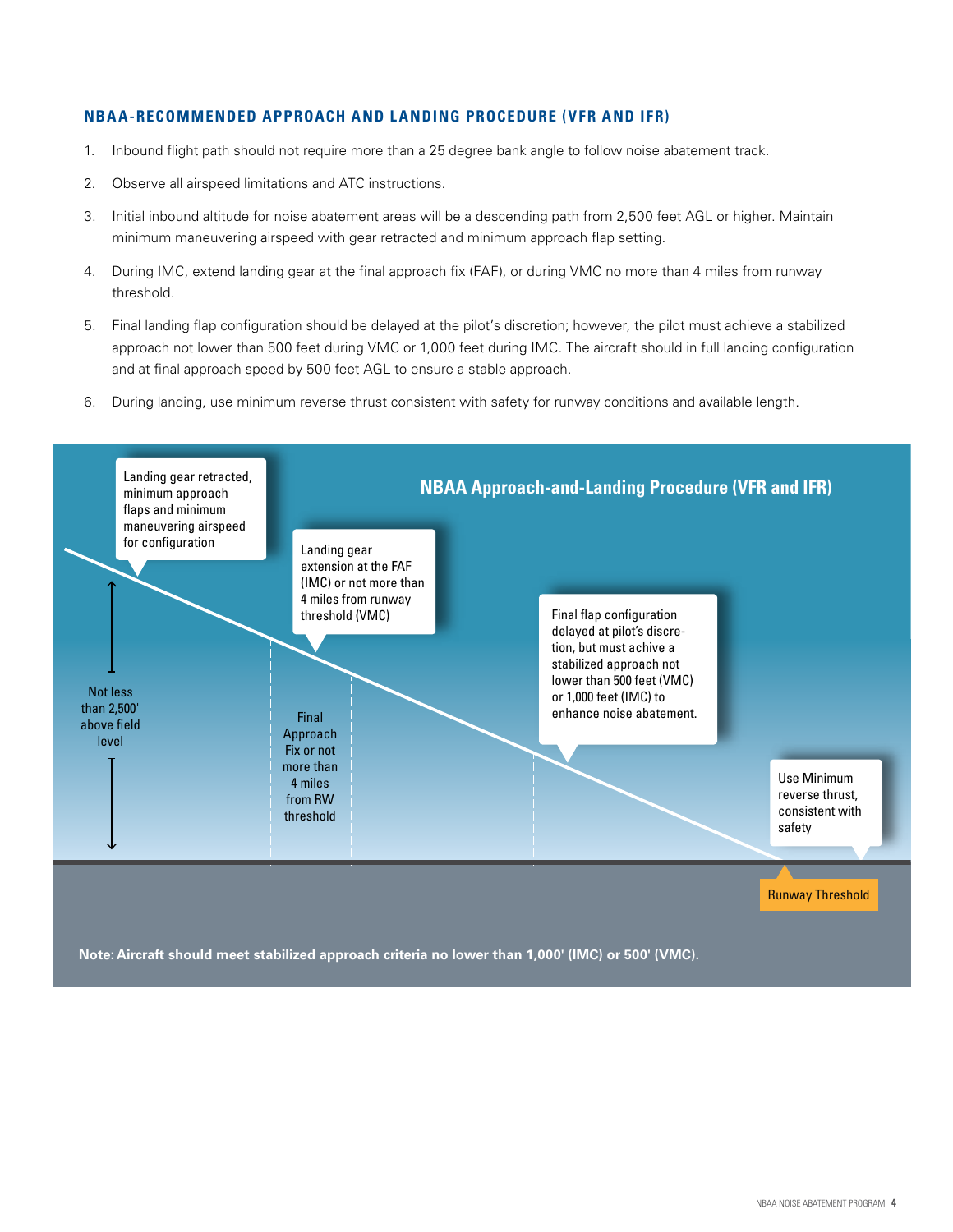#### **COLLABORATION, EDUCATION AND OUTREACH**

Effective aircraft noise management requires a collaborative effort between aircraft operators, ATC and airport operators. Minimizing noise impacts is in the best interest of all stakeholders.

#### **Aircraft Operators**

- The noise abatement best practices recommended by NBAA are suggested as a national standard for business aircraft operators. They are intended for use at any airport and for any aircraft. They should be used when airport-specific or aircraft-specific procedures are unavailable.
- NBAA members should engage their local airport, particularly with regard to noise issues. Where necessary, support should be provided to assist airport management in adopting procedures which meet the objectives of the NBAA Noise Abatement Program as they relate to operational safety and usability. Every effort should be made to tailor procedures to the specifics of each airport in order to provide the maximum noise reduction consistent with safe and efficient operations.
- When applicable, pilots are encouraged to provide feedback on local NAPs to ATC, the airport operator and local pilot groups.
- Pilot training for business aircraft should include the importance of noise abatement and noise abatement procedures in all types of ratings and ATR flight checks.

#### **Airports**

- Specific information should be developed by airport management and made available to pilots and controllers through publication of easily attainable flight manuals, NOTAMS, AIMS, letters to airmen, ATIS messages, charts and explanatory pamphlets. This information should include:
	- Approach and departure paths over least noise-sensitive areas
	- Preferential runway usages, if applicable
	- Use of NBAA's noise abatement best practices
	- General map showing surrounding area and marking places of specific sensitivity, such as residential areas, schools and hospitals
- Airports should provide communities with data to demonstrate current and historic airport noise levels and highlight continued efforts by the airport and aviation industry to minimize noise impacts.
- Airport approach and takeoff paths should be designated on all official zoning maps. This should be done for all airports, existing or proposed, in order that land-use zoning, development and real estate activity are conducted with full awareness of the confines of such areas. Additionally, the land use permitted in these areas should be specified in zoning regulations and building codes in order to protect inhabitants.
- Airport management should investigate the optimal use of visual and electronic approach aids, which can aid noise abatement procedures at an airport. Improvements in both approach aids and runway facilities encourage aircraft to approach over the least noise-sensitive areas.
- Jet aircraft run-up areas should be developed for least noise disturbances to airport tenants and local communities. Blast fences, ground run-up enclosures, etc., should be provided and used where necessary.